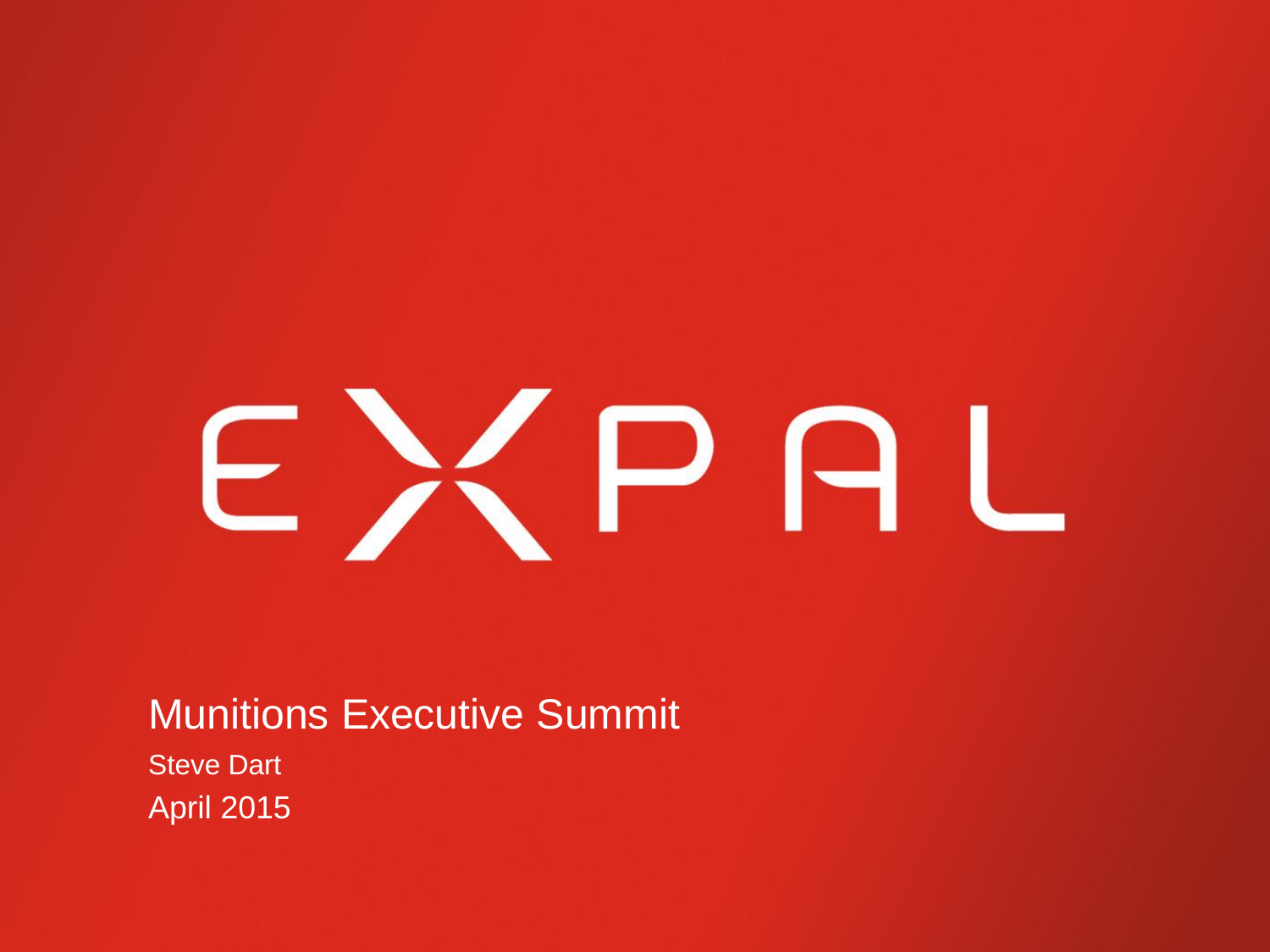# $MAPX$ A $M$

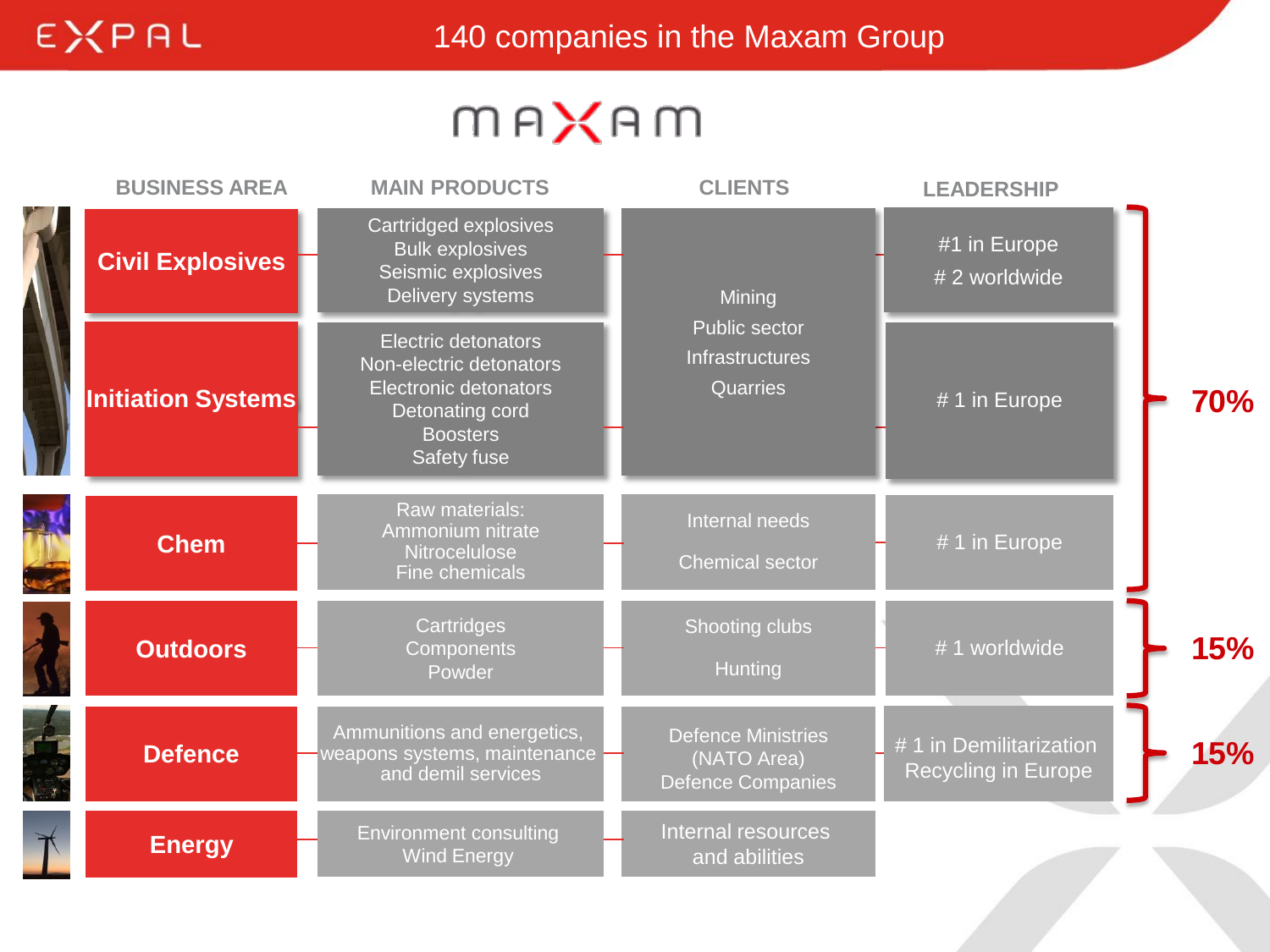# EXPAL

### Defense products and services around the world

















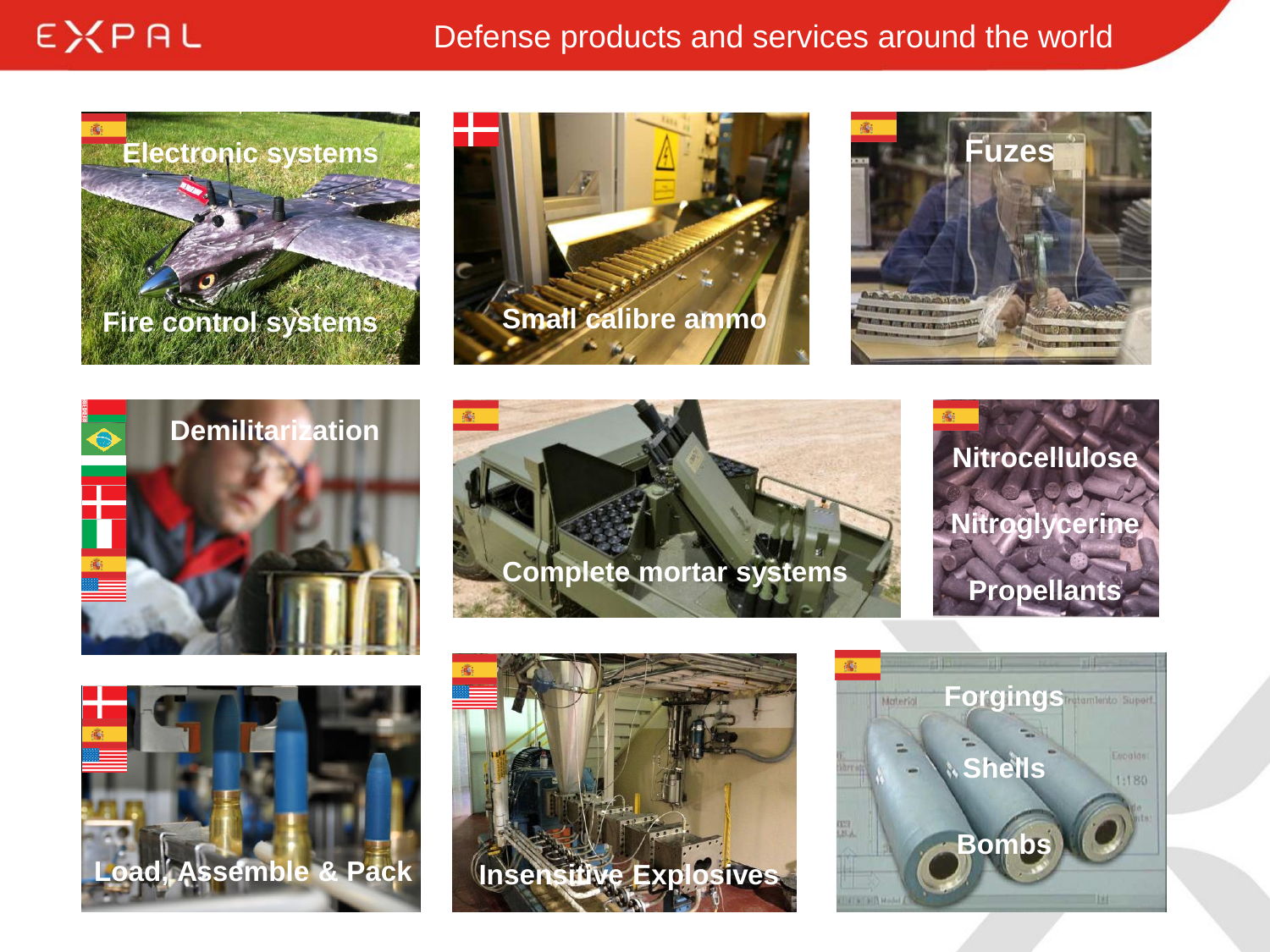# EXPAL

# Readiness, Affordability and Future capabilities

### **Readiness Use export markets to sustain in downturn**

**+**

- US products are "MIL-STD"
- X Large number of customers

**-**

- X FMS
- FMF
- X Fragmented markets
- Low volumes / country  $\times$
- Export complications  $\times$
- Alien procurement methods X
- Understanding customer
- Time to establish networks  $\times$
- Exchange rate risk X
- ITAR restriction  $\times$
- X Domestic competition

**Affordability Combine defense with commercial activities**

**+**

- X Large volumes
- Slow steady cycles  $\times$
- X Less rigid specs
- X Sharing fixed costs

**-**

- X Lower margins
- Many small contracts  $\times$
- Distribution channels  $\times$
- Many different clients  $\times$
- **X** Cross training costs

### **Future Capabilities Onshoring of alternative technologies**

**+**

**-**

- X Fast response
- X Easy to import

X NIH

- X ITAR restraints
- **X** Foreign specs